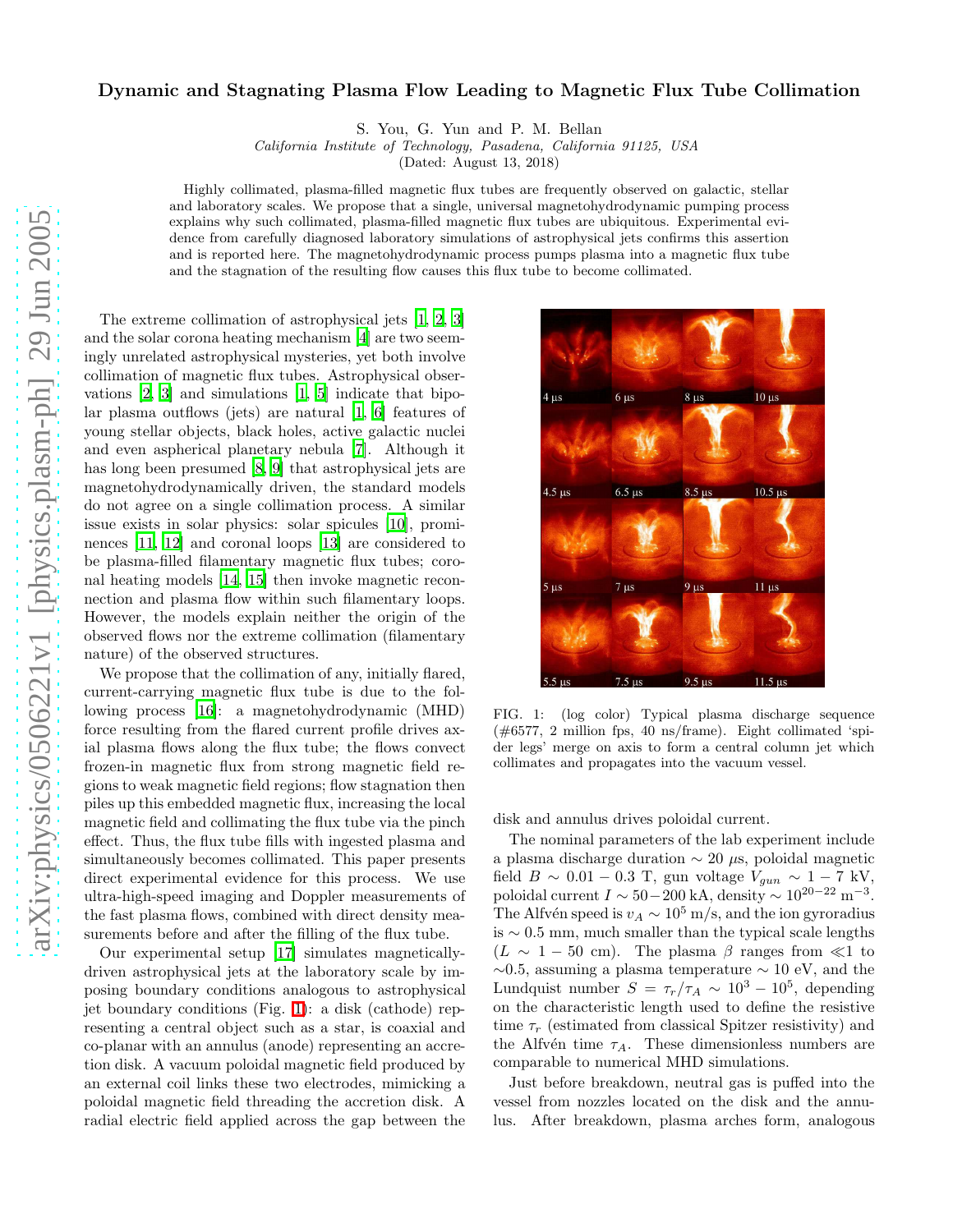

<span id="page-1-0"></span>FIG. 2: (color) Images from identical discharges. (a,d) 4345 (b,e) 4346 (c,f) 4343. Nitrogen is puffed from the cathode nozzles and neon from the outer nozzles. Images (d-f) taken simultaneously with (a-c) resp., using a second camera and 402 nm filter to image nitrogen-rich plasma. Arrow indicates specific spider leg analyzed in detail in Fig[.7.](#page-2-0)

to solar prominence loops [\[18](#page-3-17)]. These arches are distributed toroidally, reminiscent of spider legs, with each 'leg' linking a gas nozzle on the disk to a corresponding nozzle on the annulus (Fig. [1,](#page-0-0) 4.0  $\mu$ s and Fig. [2\)](#page-1-0). These magnetically-dominated plasma arches are initially flared (i.e. their minor radius increases with distance along their axis). Because the coil-produced poloidal vacuum magnetic field is weaker at the annulus than at the disk, the outer footpoint diameter is initially 4-5 times that of the inner footpoint. The eight legs quickly become bright and highly collimated: in  $0.5 \mu s$ , as the legs fill up with plasma, the outer/inner footpoint diameter ratio has been measured to reduce by a factor of 2 (Fig. [3\)](#page-1-1), and can approach unity to within  $\langle 20\%$  (Fig. [4\)](#page-1-2). The legs later merge (Fig. [1,](#page-0-0) 5.5-7.5  $\mu$ s) to form a single central column (Fig. [1,](#page-0-0) 8.0  $\mu$ s), which constitutes the axially-expanding 'astrophysical jet' (Fig. [1,](#page-0-0) 8-10  $\mu$ s). The cen-tral column can eventually kink (Fig. [1,](#page-0-0) 10-11.5  $\mu$ s) and lead to spheromak formation [\[19\]](#page-3-18). The initial flaring of the spider legs is just the flaring of the coil-imposed vacuum magnetic field, a known analytic function [\[20](#page-3-19)].

Measurements shown in Fig. [5](#page-2-1) indicate that the neutral gas density existing at breakdown is totally inadequate to account for the plasma density measured in the spider legs or the central column. The measurements were taken with a custom-built fast ion gauge (FIG), with a  $2\mu s$  response time, absolutely calibrated with a standard commercial ion gauge. In situ measurements of the gas cloud in front of the electrodes were fitted numerically to obtain a complete 3D approximation of the gas output from the nozzles. The numerical fit assumed a linear superposition of gas cones from each nozzle, each



<span id="page-1-1"></span>FIG. 3: Spider-leg collimation measurements. (a-c) Images from Figs. [2d](#page-1-0)-f. Identical white lines indicate the measurements of the spider-leg intensity, panels (d-f). Dotted line shows the quadratic term of the least-squares fit (solid line), dashed line shows the Gaussian term. FWHM (number) is assumed to be representative of the spider-leg width.



<span id="page-1-2"></span>FIG. 4: (color) (a, b) Measurement of flux tube flaring, on image [2f](#page-1-0). FWHM (red marks) constant to within 20%. (c) Analytical flaring of flux tube, computed from vacuum poloidal magnetic field [\[20](#page-3-19)]. (d) Comparison of the analytical flux tube axis positions (white lines) with image [2f](#page-1-0).

with a pressure distribution having an axial exponential drop and a radial Gaussian profile. In particular, these measurements indicate that prior to breakdown, the neutral gas density at the location of a single spider leg is  $\sim 10^{17}$  m<sup>-3</sup> (Fig. [5\)](#page-2-1), which is 3-4 orders of magnitude less than the plasma density measured just a few  $\mu$ s later (Fig. [6a](#page-2-2)). These time-resolved FIG measurements also show that, consistent with the molecular thermal velocity of ∼ 1 km/s, the characteristic time-scale for neutral density evolution is ∼ 10 ms, so the neutral gas distribution is quasi-stationary during the  $< 50 \mu s$  plasma discharge duration. For a plasma density  $10^3 - 10^4$  times greater than the locally available supply of neutrals, sim-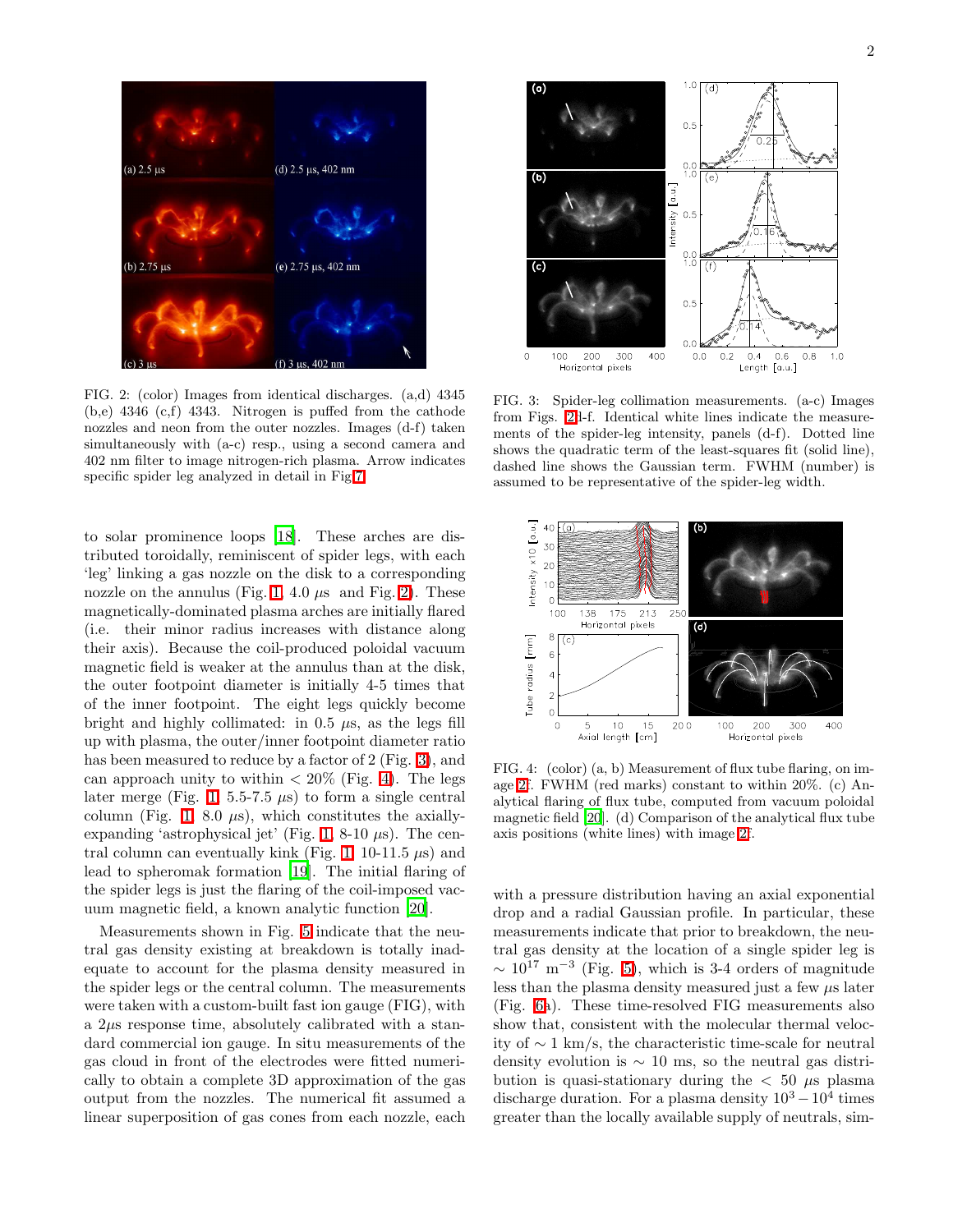

<span id="page-2-1"></span>FIG. 5: (color) Planar section of neutral density distribution just before breakdown, as measured by the fast ion gauge. Dashed line indicates the central axis of the experiment.



<span id="page-2-2"></span>FIG. 6: Spectroscopic measurements: (a) center column 'astrophysical jet'  $n_e(t)$  inferred from Stark broadening. Solid line is a polynomial fit. Errors from 1-10 eV Doppler broadening and differing Lorentzian fit parameters [\[21\]](#page-3-20). (b) Doppler shift of single spider-leg (N II, 399.5nm rest-frame, dashed line). Solid lines are polynomial fits. Times correspond to end of  $1 \mu s$  exposure, relative to plasma breakdown.

ple pinching of the tube would require ∼30-100 fold decrease in radius. Only a 2-fold decrease is observed, so all spider leg particles must be ingested from the gas valves into the leg by MHD forces on  $\mu$ s time-scales.

To visualize this fast axial flow, nitrogen was injected from the cathode footpoints of the spider legs and neon from the anode footpoints (Fig. [2\)](#page-1-0). A narrowband interference filter (central wavelength 402 nm, Gaussian passband 10 nm) isolated the nitrogen plasma for one camera (Fig. [2d](#page-1-0)-f), while simultaneous, unfiltered photographs were obtained with a second camera (Fig. [2a](#page-1-0)-c). A reconstruction of the experimental geometry overlaid on the images allows comparison of the dimensions of visible legs with best-fit vacuum magnetic flux tube (Fig. [4d](#page-1-2)). The photographs indicate a brightness propagating along the axis of the spider-leg flux tube, from the cathode end to the anode end, on a  $0.5 \mu s$  time-scale (Figs. [2](#page-1-0) and [7\)](#page-2-0). This bright front propagation occurs  $> 1.5 \mu s$  after the breakdown process has ended, demonstrating that it is different from streamer fronts [\[22\]](#page-3-21) associated with breakdown mechanisms. The time scale rules out ion acoustic velocities (8 km/s) from consideration and the flow direction rules out electrostatic acceleration. The propagation in fact resembles a magnetized vacuum arc discharge [\[23](#page-3-22)] and involves nitrogen plasma flow, with  $\sim 10^2$  km/s ve-locities (Fig. [7\)](#page-2-0) and a  $\sim 10^{11}$  m/s<sup>2</sup> mean acceleration.



<span id="page-2-0"></span>FIG. 7: (color) Plasma flow measurements: (a) Intensity along axis (of specific spider-leg shown in Fig. [2f](#page-1-0)) at 2.5  $\mu$ s (blue diamond, Fig. [2d](#page-1-0)), 2.75  $\mu$ s (green triangle, Fig. [2e](#page-1-0)),  $3 \mu s$  (red squares, Fig. [2f](#page-1-0)). Solid lines are polynomial fits to the data between  $4 \leq z \leq 18$  cm. (b) Plasma velocities at 2.625  $\mu$ s (blue diamond line), 2.75  $\mu$ s (green triangle line) and 2.875  $\mu$ s (red square line) obtained from Eq. [1.](#page-2-3)

Flow velocities can be calculated assuming that the density profile along the axis of the flux tube is proportional to the square root of the light intensity, and integrating the continuity equation

$$
u(z) = \frac{1}{n(z)} \frac{\partial}{\partial t} \int_{z}^{L} \frac{\partial n(z')}{\partial t} dz'
$$
 (1)

<span id="page-2-3"></span>where the stagnation velocity  $u(L) = 0$  and  $L \sim 18$  cm is the spider leg's axial length (assumed to remain constant during the measurements). The mean acceleration is estimated from the typical velocity and time-scale  $(u/t \sim$  $10^5/10^{-6} \sim 10^{11} \text{ m/s}^2$  or from the typical length-scale of the flow  $(du_z/dt \sim u^2/(2z) \sim 10^{10}/(2 \times 5 \times 10^{-2}) \sim$  $10^{11}$  m/s<sup>2</sup>).

According to the model [\[16\]](#page-3-15), the axial component of the MHD pumping force is maximised on the flux tube axis and accelerates plasma along this axis according to the equation of motion

$$
\rho \left( \frac{\partial u_z}{\partial t} + u_z \frac{\partial u_z}{\partial z} \right) = \frac{\mu_0 I^2}{2\pi^2 a^3} \frac{\partial a}{\partial z} \tag{2}
$$

<span id="page-2-4"></span>where a is the local flux tube radius  $(\partial a/\partial z)$  is the flaring), I is the total current in the flux tube,  $u<sub>z</sub>$  is the axial plasma velocity and  $\rho$  is the plasma density.

Using spider-leg flux tube dimensions measured from the photographs (Fig. [4c](#page-1-2),  $a \sim 4$  mm,  $\partial a/\partial z \sim 0.02$ ) and assuming the current inside a single leg is one eighth the total measured 120 kA gun current, Eq[.2](#page-2-4) predicts a spider-leg plasma density of  $\sim 2 \times 10^{21} \text{ m}^{-3}$ . This implies that within 0.5  $\mu$ s, MHD forces inject about  $2 \times 10^{16}$  nitrogen particles from the gas nozzles into a ∼ 10 cm<sup>3</sup> spider-leg. Summing over all eight flux tubes gives a total influx pumping rate of  $\sim$  3  $\times$  $10^{17}$  particles/µs. Since it takes  $\sim 10 \ \mu s$  for the legs to merge and form the 2.5 cm diameter, 50 cm long central column, assuming the pumping rate is constant, the central column should then have a  $\sim 1 \times 10^{22}$  m<sup>-3</sup> volumeaveraged plasma density. The central column jet, located where  $10 \mu s$  previously there was essentially vacuum, has ingested about 10% of the total number of particles available from the gas feed lines. At this rate, it would take a